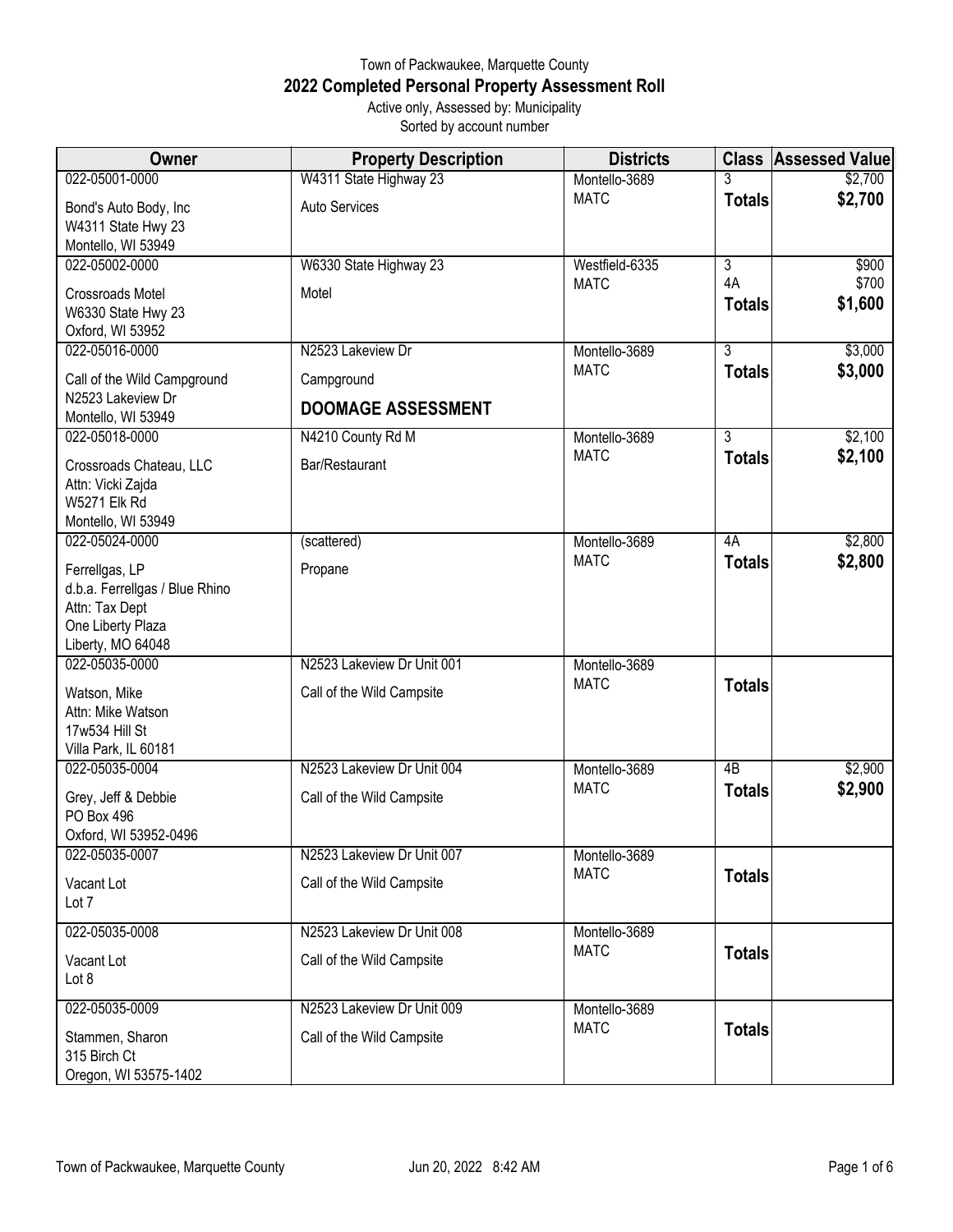| <b>Owner</b>                                                                          | <b>Property Description</b> | <b>Districts</b> |                 | <b>Class Assessed Value</b> |
|---------------------------------------------------------------------------------------|-----------------------------|------------------|-----------------|-----------------------------|
| 022-05035-0010                                                                        | N2523 Lakeview Dr Unit 010  | Montello-3689    |                 |                             |
| Vacant Lot<br>Lot $10$                                                                | Call of the Wild Campsite   | <b>MATC</b>      | <b>Totals</b>   |                             |
| 022-05035-0013                                                                        | N2523 Lakeview Dr Unit 013  | Montello-3689    |                 |                             |
| Vacant Lot<br>Lot 13                                                                  | Call of the Wild Campsite   | <b>MATC</b>      | <b>Totals</b>   |                             |
| 022-05035-0022                                                                        | N2523 Lakeview Dr Unit 022  | Montello-3689    | $\overline{AB}$ | \$1,500                     |
| Eutin, Ronald<br>Attn: Ronald Eutin<br>3228 S 7th St<br>Milwaukee, WI 53215           | Call of the Wild Campsite   | <b>MATC</b>      | <b>Totals</b>   | \$1,500                     |
| 022-05035-0026                                                                        | N2523 Lakeview Dr Unit 026  | Montello-3689    | $\overline{AB}$ | \$2,200                     |
| Platz, Jamie<br>9364 S Chicago Rd<br>Oak Creek, WI 53154-4834                         | Call of the Wild Campsite   | <b>MATC</b>      | <b>Totals</b>   | \$2,200                     |
| 022-05035-0029                                                                        | N2523 Lakeview Dr Unit 029  | Montello-3689    |                 |                             |
| Wipperfurgh, John<br>Vacant Lot<br>477 1st Ave N Apt 205<br>Park Falls, WI 54552-1399 | Call of the Wild Campsite   | <b>MATC</b>      | <b>Totals</b>   |                             |
| 022-05035-0031                                                                        | N2523 Lakeview Dr Unit 031  | Montello-3689    | $\overline{AB}$ | \$2,300                     |
| Stankiewicz, Jerry<br>N3878 Cty Rd C<br>Rio, WI 53960                                 | Call of the Wild Campsite   | <b>MATC</b>      | <b>Totals</b>   | \$2,300                     |
| 022-05035-0039                                                                        | N2523 Lakeview Dr Unit 039  | Montello-3689    |                 |                             |
| Vacant Lot<br>Lot 39                                                                  | Call of the Wild Campsite   | <b>MATC</b>      | <b>Totals</b>   |                             |
| 022-05035-0045                                                                        | N2523 Lakeview Dr Unit 045  | Montello-3689    |                 |                             |
| Vacant Lot                                                                            | Call of the Wild Campsite   | <b>MATC</b>      | <b>Totals</b>   |                             |
| 022-05035-0047                                                                        | N2523 Lakeview Dr Unit 047  | Montello-3689    |                 |                             |
| Russell, Scott<br>1970 Czech Ln<br>Arkdale, WI 54613                                  | Call of the Wild Campsite   | <b>MATC</b>      | <b>Totals</b>   |                             |
| 022-05035-0049                                                                        | N2523 Lakeview Dr Unit 049  | Montello-3689    | $\overline{AB}$ | \$6,300                     |
| Mangan, Mary Jo<br>533 Old Indian Mound Trl<br>Sun Prairie, WI 53590                  | Call of the Wild Campsite   | <b>MATC</b>      | <b>Totals</b>   | \$6,300                     |
| 022-05035-0051                                                                        | N2523 Lakeview Dr Unit 051  | Montello-3689    | $\overline{AB}$ | \$7,500                     |
| Riggle, Dan<br>Attn: Dan Riggle<br>103 Eply St<br>Davis, IL 61019                     | Call of the Wild Campsite   | <b>MATC</b>      | <b>Totals</b>   | \$7,500                     |
| 022-05035-0053                                                                        | N2523 Lakeview Dr Unit 053  | Montello-3689    | 4B              | \$3,700                     |
| Radtke, Frank<br>Attn: Frank Radtke                                                   | Call of the Wild Campsite   | <b>MATC</b>      | <b>Totals</b>   | \$3,700                     |

550 Knowlton St Waterloo, WI 53594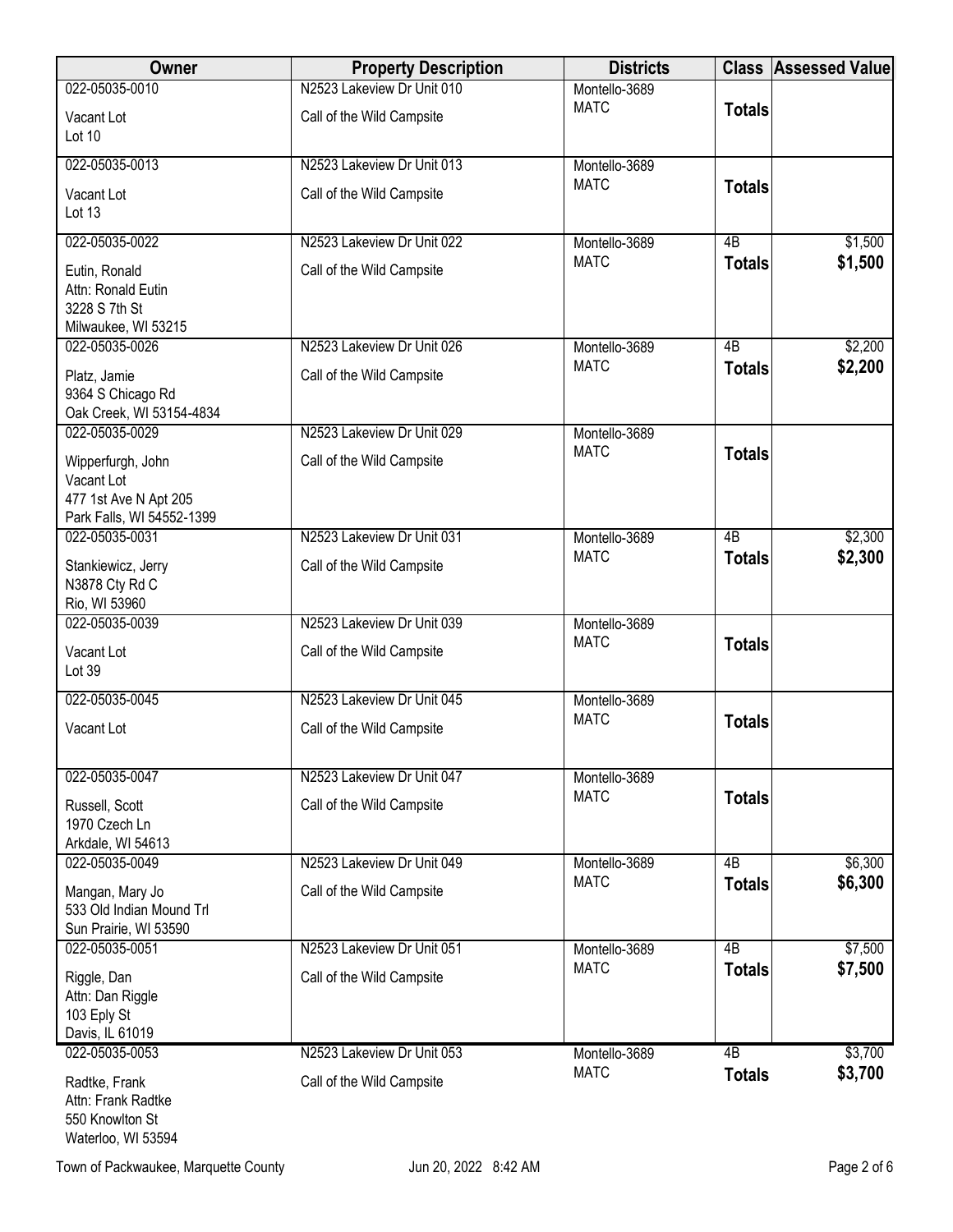| Owner                                                                           | <b>Property Description</b> | <b>Districts</b>             |                 | <b>Class Assessed Value</b> |
|---------------------------------------------------------------------------------|-----------------------------|------------------------------|-----------------|-----------------------------|
| 022-05035-0059                                                                  | N2523 Lakeview Dr Unit 059  | Montello-3689                | $\overline{AB}$ | \$1,300                     |
| Chadwick, Wayne<br>Attn: Wayne Chadwick<br>712 Hubbell St<br>Marshall, WI 53559 | Call of the Wild Campsite   | <b>MATC</b>                  | <b>Totals</b>   | \$1,300                     |
| 022-05035-0060                                                                  | N2523 Lakeview Dr Unit 060  | Montello-3689                |                 |                             |
| Vacant Lot<br>Lot 60                                                            | Call of the Wild Campsite   | <b>MATC</b>                  | <b>Totals</b>   |                             |
| 022-05035-0063                                                                  | N2523 Lakeview Dr Unit 063  | Montello-3689                |                 |                             |
| Vacant Lot<br>Lot <sub>63</sub>                                                 | Call of the Wild Campsite   | <b>MATC</b>                  | <b>Totals</b>   |                             |
| 022-05035-0066                                                                  | N2523 Lakeview Dr Unit 066  | Montello-3689                | $\overline{AB}$ | \$3,400                     |
| Erke, Jim<br>1803 Shepherd Ct #330<br>Waukesha, WI 53186-1445                   | Call of the Wild Campsite   | <b>MATC</b>                  | <b>Totals</b>   | \$3,400                     |
| 022-05035-0067                                                                  | N2523 Lakeview Dr Unit 067  | Montello-3689                |                 |                             |
| Vacant Lot<br>Lot 67                                                            | Call of the Wild Campsite   | <b>MATC</b>                  | <b>Totals</b>   |                             |
| 022-05035-0069                                                                  | N2523 Lakeview Dr Unit 069  | Montello-3689                | $\overline{AB}$ | \$4,400                     |
| Shick, Art<br>Attn: Art Shick<br>N3088 Lakeview Dr<br>Montello, WI 53949        | Call of the Wild Campsite   | <b>MATC</b>                  | <b>Totals</b>   | \$4,400                     |
| 022-05035-0070                                                                  | N2523 Lakeview Dr Unit 070  | Montello-3689                | $\overline{AB}$ | \$2,900                     |
| Sukkert, Mark<br>Attn: Mark Sukkert<br>5724 W Penn<br>Waterford, WI 53185       | Call of the Wild Campsite   | <b>MATC</b>                  | <b>Totals</b>   | \$2,900                     |
| 022-05035-0071                                                                  | N2523 Lakeview Dr Unit 071  | Montello-3689                | 4B              | \$2,100                     |
| Shalewski, Ken & Tammy<br>6124 W Eden PI                                        | Call of the Wild Campsite   | <b>MATC</b>                  | <b>Totals</b>   | \$2,100                     |
| Milwaukee, WI 53220<br>022-05035-0072                                           | N2523 Lakeview Dr Unit 072  | Montello-3689                |                 |                             |
| Vacant                                                                          | Call of the Wild Campsite   | <b>MATC</b>                  | <b>Totals</b>   |                             |
| 022-05035-0074                                                                  | N2523 Lakeview Dr Unit 074  | Montello-3689                | 4B              | \$1,900                     |
| Ganoni, Prema<br>Attn: Prema Ganoni<br>1015 Jills Ct<br>Waterloo, WI 53594      | Call of the Wild Campsite   | <b>MATC</b>                  | <b>Totals</b>   | \$1,900                     |
| 022-05035-0076                                                                  | N2523 Lakeview Dr Unit 076  | Montello-3689<br><b>MATC</b> |                 |                             |
| Brack, Timothy<br>6027 S Lake Dr<br>Cudahy, WI 53110                            | Call of the Wild Campsite   |                              | <b>Totals</b>   |                             |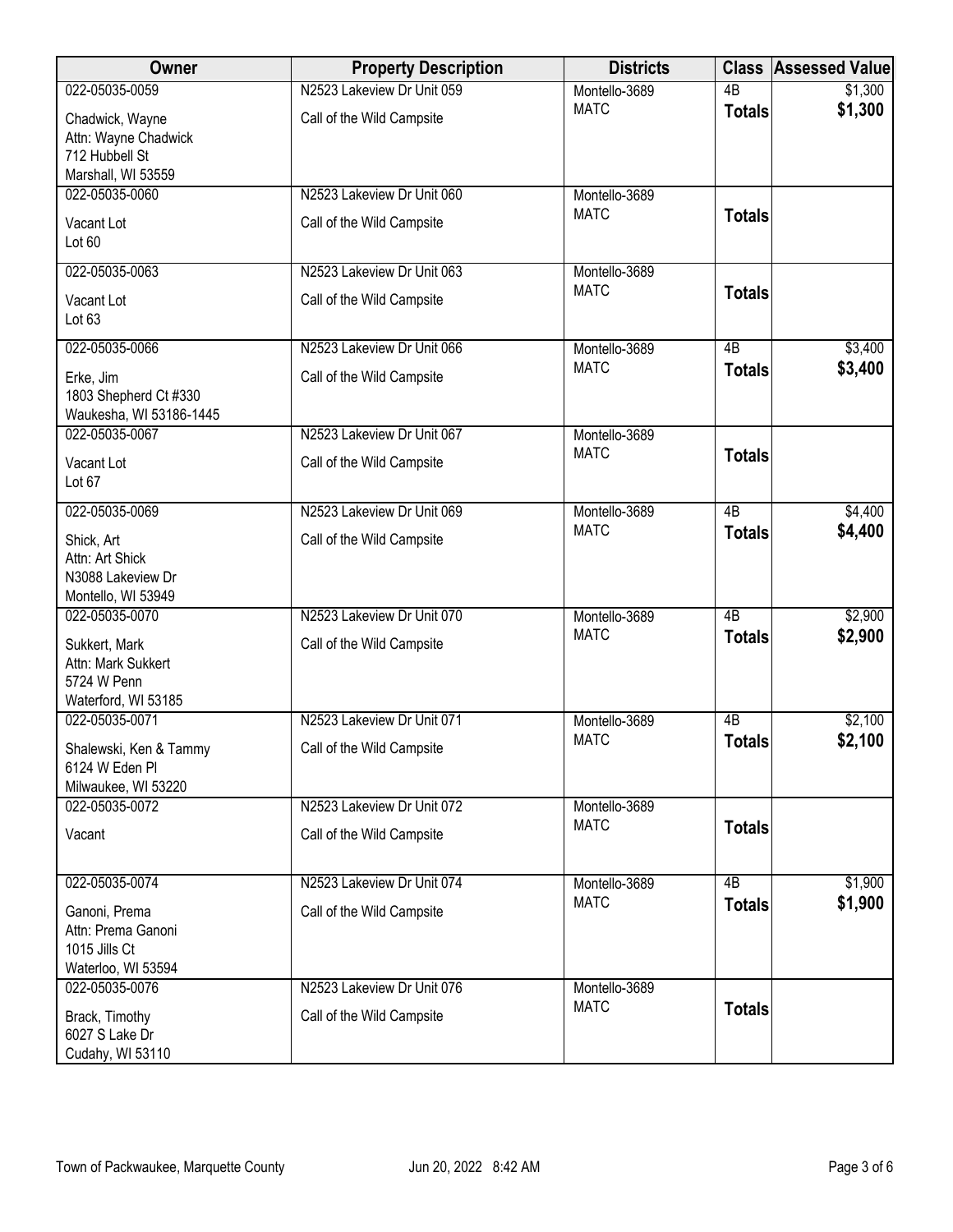| Owner                                                                                      | <b>Property Description</b> | <b>Districts</b> |                 | <b>Class Assessed Value</b> |
|--------------------------------------------------------------------------------------------|-----------------------------|------------------|-----------------|-----------------------------|
| 022-05035-0077                                                                             | N2523 Lakeview Dr Unit 077  | Montello-3689    | $\overline{AB}$ | \$3,000                     |
| Rolke, Doug and Anna<br>477 1st Ave N Apt 205<br>Park Falls, WI 54552-1399                 | Call of the Wild Campsite   | <b>MATC</b>      | <b>Totals</b>   | \$3,000                     |
| 022-05035-0080                                                                             | N2523 Lakeview Dr Unit 080  | Montello-3689    | $\overline{AB}$ | \$2,000                     |
| Brock, Karen<br>3552 State Highway 34<br>Junction City, WI 54443-9688                      | Call of the Wild Campsite   | <b>MATC</b>      | <b>Totals</b>   | \$2,000                     |
| 022-05035-0084                                                                             | N2523 Lakeview Dr Unit 084  | Montello-3689    |                 |                             |
| Vacant Lot<br>Lot 84                                                                       | Call of the Wild Campsite   | <b>MATC</b>      | <b>Totals</b>   |                             |
| 022-05035-0085                                                                             | N2523 Lakeview Dr Unit 085  | Montello-3689    |                 |                             |
| Vacant Lot                                                                                 | Call of the Wild Campsite   | <b>MATC</b>      | <b>Totals</b>   |                             |
| 022-05035-0087                                                                             | N2523 Lakeview Dr Unit 087  | Montello-3689    |                 |                             |
| Vacant Lot<br>Lot 87                                                                       | Call of the Wild Campsite   | <b>MATC</b>      | <b>Totals</b>   |                             |
| 022-05035-0091                                                                             | N2523 Lakeview Dr Unit 091  | Montello-3689    |                 |                             |
| Vacant Lot<br>Lot 91                                                                       | Call of the Wild Campsite   | <b>MATC</b>      | <b>Totals</b>   |                             |
| 022-05035-0092                                                                             | N2523 Lakeview Dr Unit 092  | Montello-3689    |                 |                             |
| Eedy, Russ<br>218 N Second St<br>Princeton, WI 54968                                       | Call of the Wild Campsite   | <b>MATC</b>      | <b>Totals</b>   |                             |
| 022-05035-0093                                                                             | N2523 Lakeview Dr Unit 093  | Montello-3689    | 4B              | \$2,700                     |
| Contreras, Tony & Kim<br>Attn: Kim or Tony Contreras<br>2218 Spring St<br>Racine, WI 53405 | Call of the Wild Campsite   | <b>MATC</b>      | <b>Totals</b>   | \$2,700                     |
| 022-05035-0094                                                                             | N2523 Lakeview Dr Unit 094  | Montello-3689    |                 |                             |
| Vacant Lot                                                                                 | Call of the Wild Campsite   | <b>MATC</b>      | <b>Totals</b>   |                             |
| 022-05035-0095                                                                             | N2523 Lakeview Dr Unit 095  | Montello-3689    |                 |                             |
| Vacant Lot<br>Lot 95                                                                       | Call of the Wild Campsite   | <b>MATC</b>      | <b>Totals</b>   |                             |
| 022-05035-0098                                                                             | N2523 Lakeview Dr Unit 098  | Montello-3689    | 4B              | \$5,100                     |
| Schneidler, Ted<br>6124 W Eden PI<br>Milwaukee, WI 53220                                   | Call of the Wild Campsite   | <b>MATC</b>      | <b>Totals</b>   | \$5,100                     |
| 022-05035-0099                                                                             | N2523 Lakeview Dr Unit 099  | Montello-3689    |                 |                             |
| Post, Tim<br>Attn: Tim Post<br>W1002 State Highway 23/49 #30<br>Green Lake, WI 54901       | Call of the Wild Campsite   | <b>MATC</b>      | <b>Totals</b>   |                             |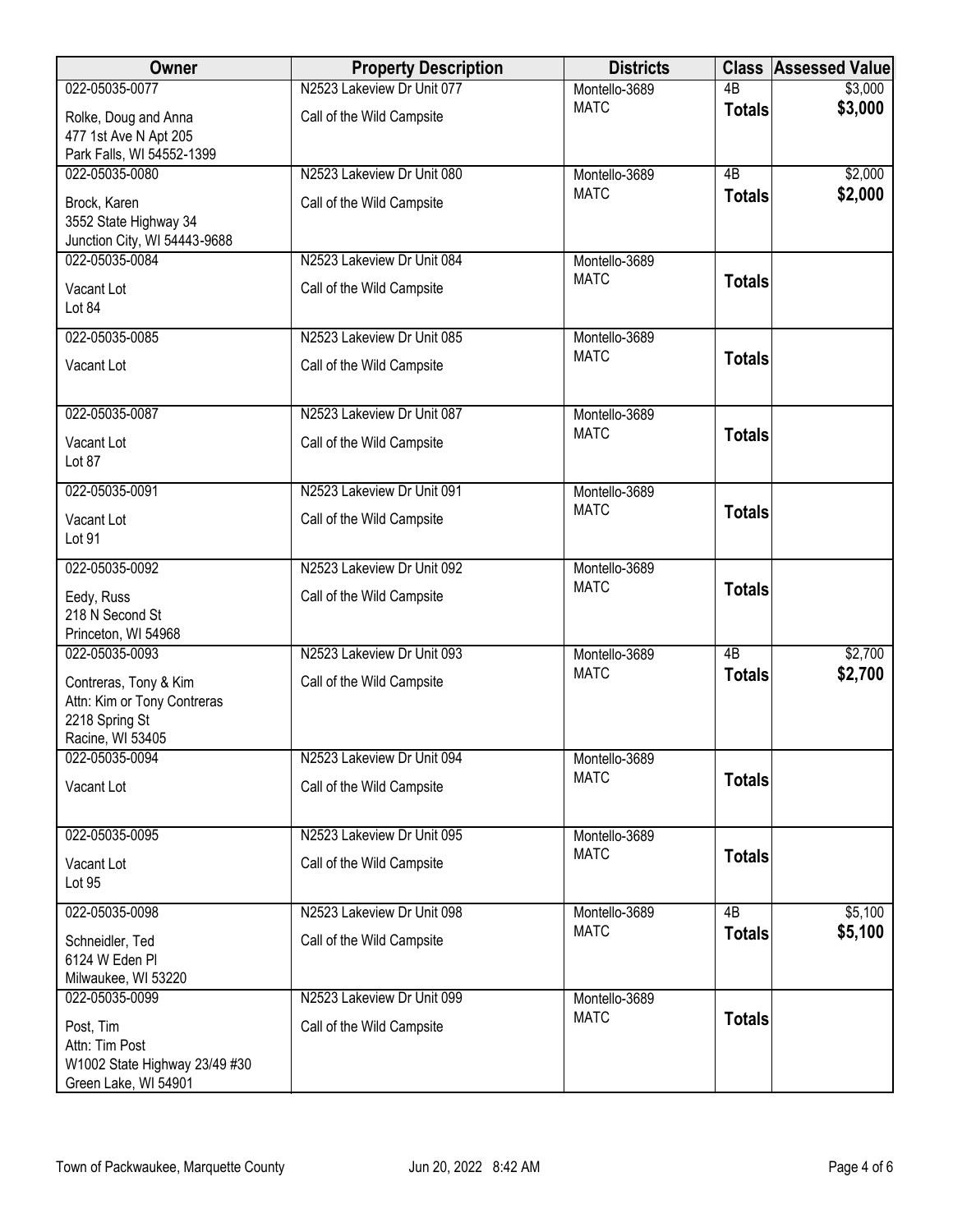| Owner                           | <b>Property Description</b> | <b>Districts</b>                   |                | <b>Class Assessed Value</b> |
|---------------------------------|-----------------------------|------------------------------------|----------------|-----------------------------|
| 022-05035-0100                  | N2523 Lakeview Dr Unit 100  | Montello-3689                      |                |                             |
| Vacant Lot                      | Call of the Wild Campsite   | <b>MATC</b>                        | <b>Totals</b>  |                             |
| Lot 100                         |                             |                                    |                |                             |
|                                 |                             |                                    |                |                             |
| 022-05035-0101                  | N2523 Lakeview Dr Unit 101  | Montello-3689                      |                |                             |
| Vacant Lot                      | Call of the Wild Campsite   | <b>MATC</b>                        | <b>Totals</b>  |                             |
| Lot 101                         |                             |                                    |                |                             |
| 022-05035-0103                  | N2523 Lakeview Dr Unit 103  | Montello-3689                      |                |                             |
|                                 |                             | <b>MATC</b>                        | <b>Totals</b>  |                             |
| Vacant Lot                      | Call of the Wild Campsite   |                                    |                |                             |
| Lot 103                         |                             |                                    |                |                             |
| 022-05035-0104                  | N2523 Lakeview Dr Unit 104  | Montello-3689                      |                |                             |
| Vacant Lot                      | Call of the Wild Campsite   | <b>MATC</b>                        | <b>Totals</b>  |                             |
| Lot 104                         |                             |                                    |                |                             |
|                                 |                             |                                    |                |                             |
| 022-05060-0000                  | (scattered)                 | Montello-3689                      | 4A             | \$5,000                     |
| DISH Network, LLC               | Satellite TV                | <b>MATC</b>                        | <b>Totals</b>  | \$5,000                     |
| PO Box 6623                     |                             |                                    |                |                             |
| Englewood, CO 80155             |                             |                                    |                |                             |
| 022-05076-0000                  | (scattered)                 | Montello-3689                      | $\overline{3}$ | \$1,900                     |
| DirecTV, LLC                    | Satellite TV                | <b>MATC</b>                        | <b>Totals</b>  | \$1,900                     |
| Attn: Kroll, LLC                |                             |                                    |                |                             |
| PO Box 2789                     |                             |                                    |                |                             |
| Addison, TX 75001               |                             |                                    |                |                             |
| 022-05077-0000                  | (scattered)                 | Montello-3689                      | 4A             | \$700                       |
| Lamar Advertising of Janesville | <b>Outdoor Advertising</b>  | <b>MATC</b>                        | <b>Totals</b>  | \$700                       |
| PO Box 66338                    |                             |                                    |                |                             |
| Baton Rouge, LA 70896           |                             |                                    |                |                             |
| 022-05090-0000                  | W5904 Lakeview Dr           | Buffalo Lake Pro &                 | $\overline{3}$ | \$1,800                     |
| Hair Etc                        | Salon                       | <b>Rehab Dist</b><br>Montello-3689 | 4A             | \$1,800                     |
| W5904 Lakeview Dr               |                             | <b>MATC</b>                        | <b>Totals</b>  | \$3,600                     |
| Montello, WI 53949              |                             |                                    |                |                             |
| 022-05120-0000                  | (scattered)                 | Montello-3689                      | 3              | \$200                       |
| ADT, LLC                        | <b>Security Services</b>    | <b>MATC</b>                        | <b>Totals</b>  | \$200                       |
| PO Box 54767                    |                             |                                    |                |                             |
| Lexington, KY 40555             |                             |                                    |                |                             |
| 022-05130-0000                  | (scattered)                 | Montello-3689                      | 4A             | \$100                       |
| Amerigas Propane, LP            | Propane                     | <b>MATC</b>                        | <b>Totals</b>  | \$100                       |
| <b>PO Box 798</b>               |                             |                                    |                |                             |
| Valley Forge, PA 19482          |                             |                                    |                |                             |
| 022-05160-0000                  | W5920 Lake St               | Packwaukee Sanitary                | $\overline{3}$ | \$400                       |
| R&R Trading Post, LLC           | Retail                      | Dist                               | 4A             | \$100                       |
| PO Box 635                      |                             | Montello-3689<br><b>MATC</b>       | <b>Totals</b>  | \$500                       |
| Packwaukee, WI 53953            |                             |                                    |                |                             |
| 022-05180-0000                  | N4176 County Rd M           | Montello-3689                      | $\overline{3}$ | \$800                       |
| Jaster's Ag Supply              | Sales/Service               | <b>MATC</b>                        | <b>Totals</b>  | \$800                       |
| PO Box 1                        |                             |                                    |                |                             |
| Kingston, WI 53939-0001         | <b>DOOMAGE ASSESSMENT</b>   |                                    |                |                             |